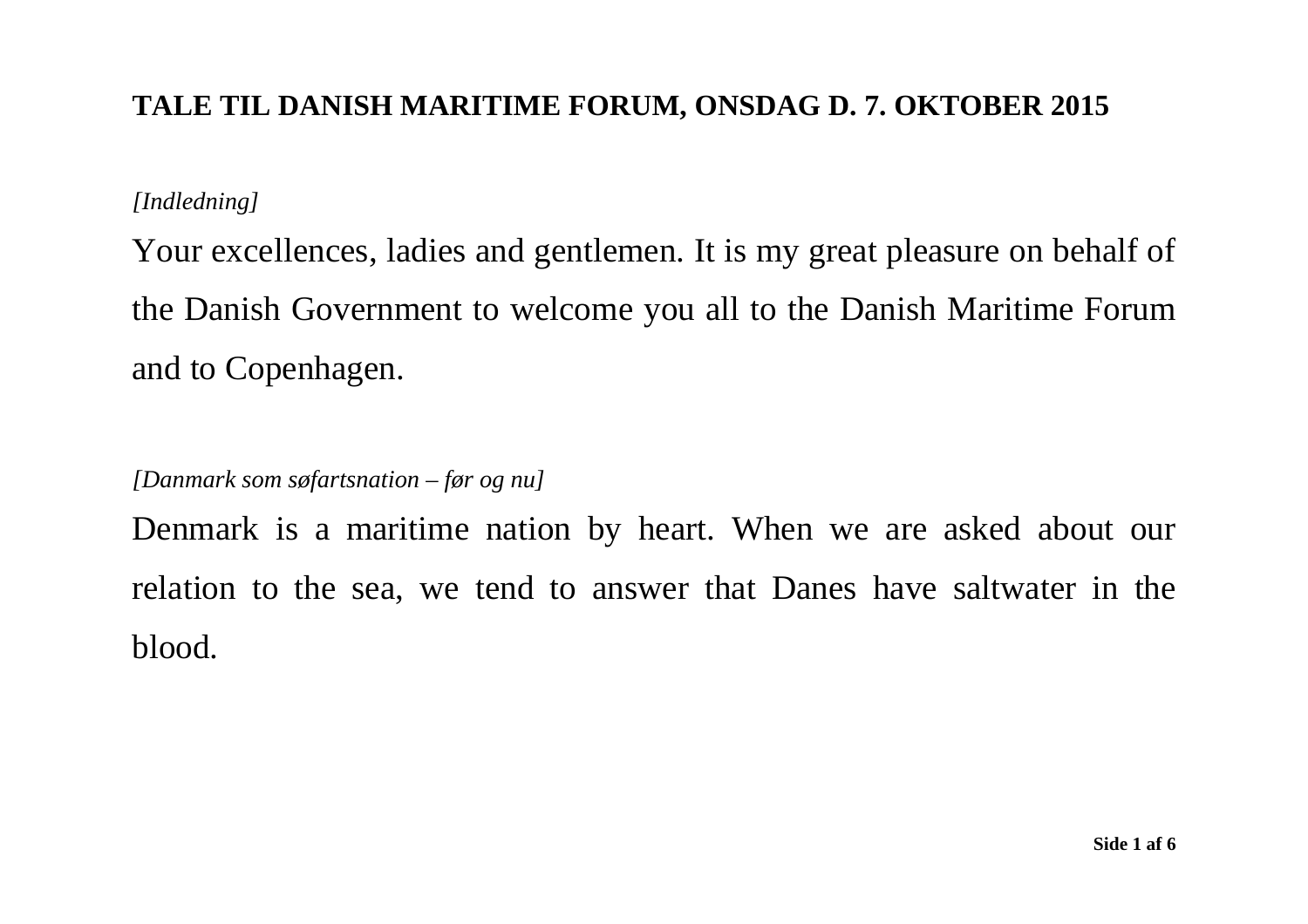For generations, Danes have sailed all over the world. Denmark was a leading maritime nation back when ships were built in wood, and the goods were tea, spices and sugar.

And Denmark is a leading maritime nation today, when ships are high-tech, built in steel, and transport containers, iron and oil.

## *[Den maritime verdens betydning]*

The maritime industry plays an important role in securing a better future for us all. It is the backbone of world trade, and a cheap and clean form of transportation. Raw materials and consumer goods are shipped all over the world. It is said that 90 pct. of all exports are transported by ship.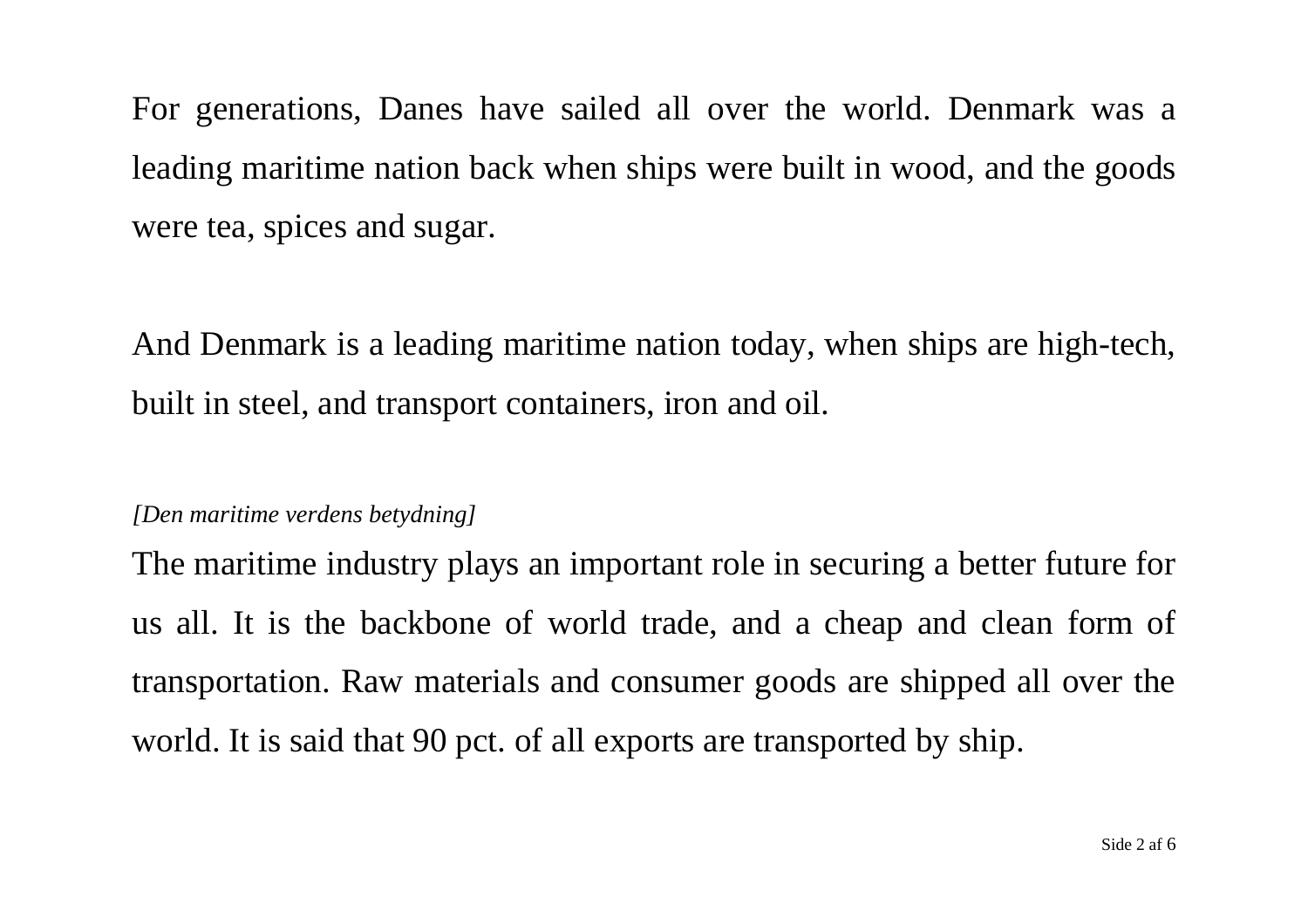The maritime industry is indeed a global industry.

Therefore, it is influenced by global challenges, such as geopolitical crises, demographic shifts and changing patterns of production and consumption. At the same time, there is an increasing demand for energy efficient transport, while the customers demand efficiency and cheaper prices.

Luckily, being a global industry also means having global opportunities. New markets, new products and new technologies arise constantly.

This uncertainty – whether it is good or bad – demands greater cooperation. Both across borders and regions and between the public and private sector.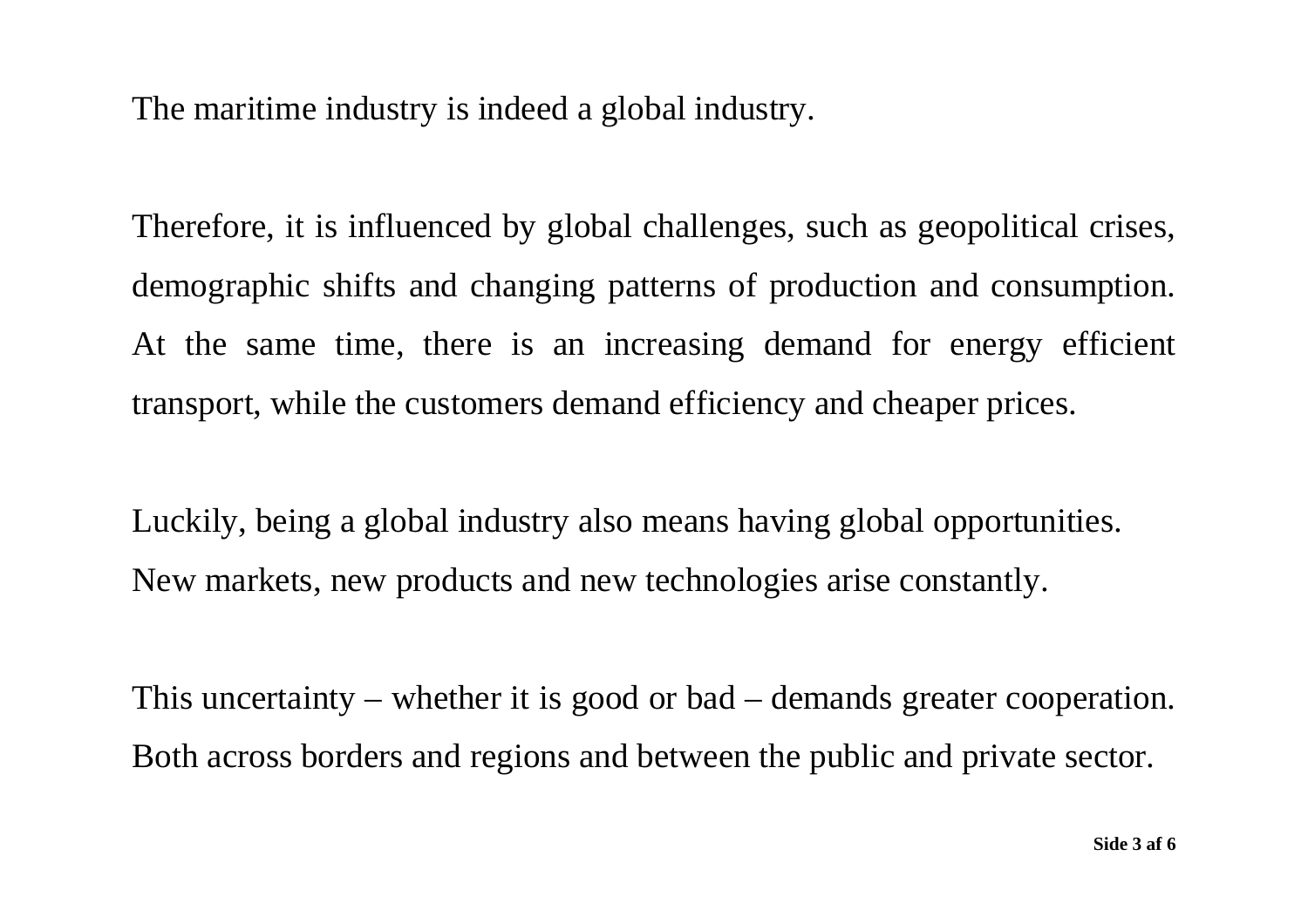[Main messages: open markets, global regulation, listen to the industry]

I will highlight three areas where I think that we should focus our international cooperation.

First, we must cooperate to ensure *open markets and free trade*. This is important for the efficient distribution of food, goods and energy all over the world. Human wellbeing and continued growth relies on goods being transported freely.

Secondly, we must cooperate to ensure relevant international regulations and global enforcement. Without this, we risk that the safety of our seafarers and the protection of the marine environment is undermined.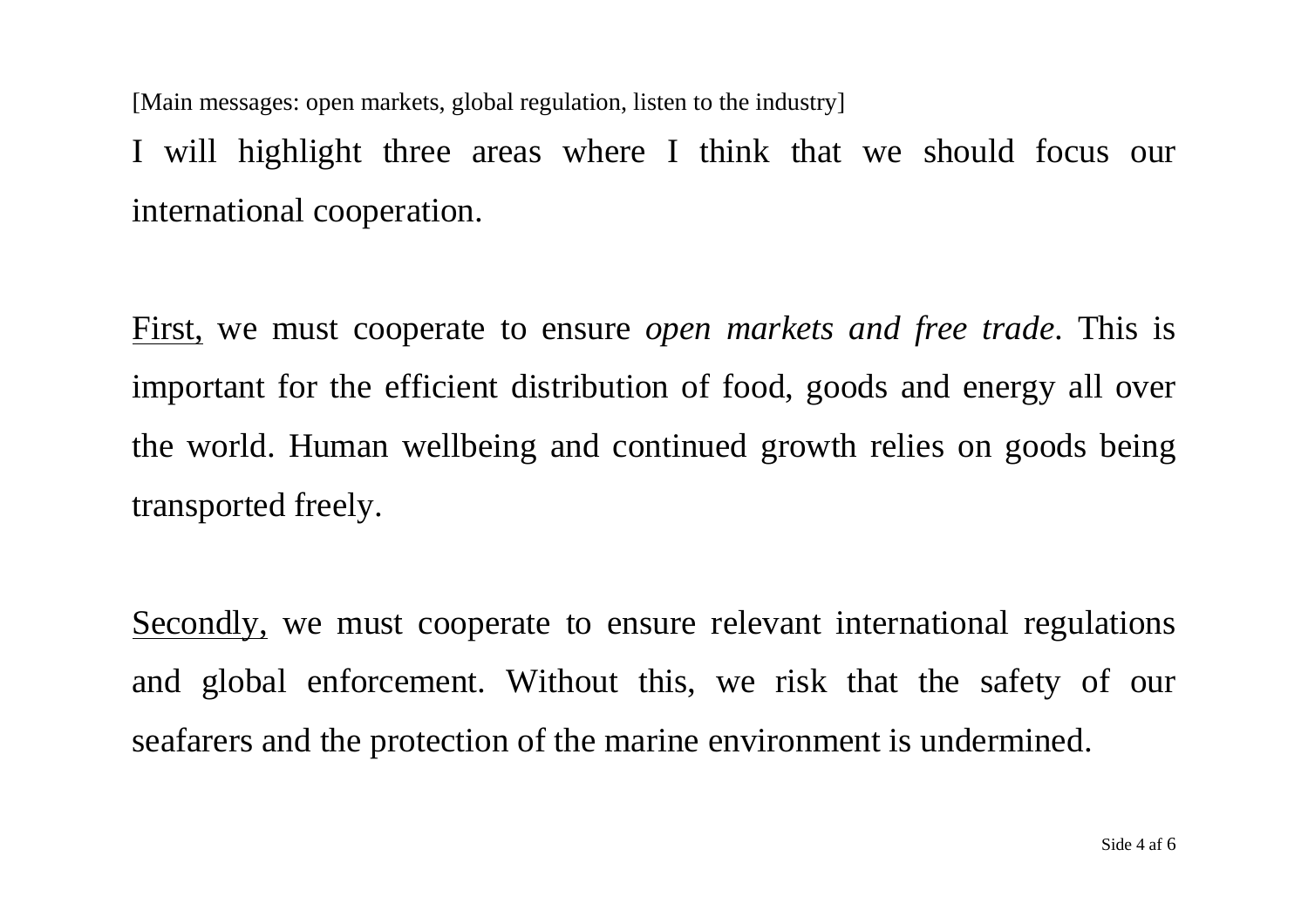Thirdly, we must ask ourselves: How can we ensure that the burdens we put on the maritime industry are not greater than the benefits we seek to obtain? We need to find the right balance and make room for the industry to find new solutions.

Innovation is necessary if we want more efficiency, better protection of the environment, as well as cheap and safe transportation.

[Afslutning – cooperation and sustainability]

This is the second time that we host the Danish Maritime Forum. At last years' Forum, it was stated *that collaboration across the entire industry is necessary.* It was also stated, *that we need a more proactive approach by the industry leaders in order to unleash the potential of the industry.*